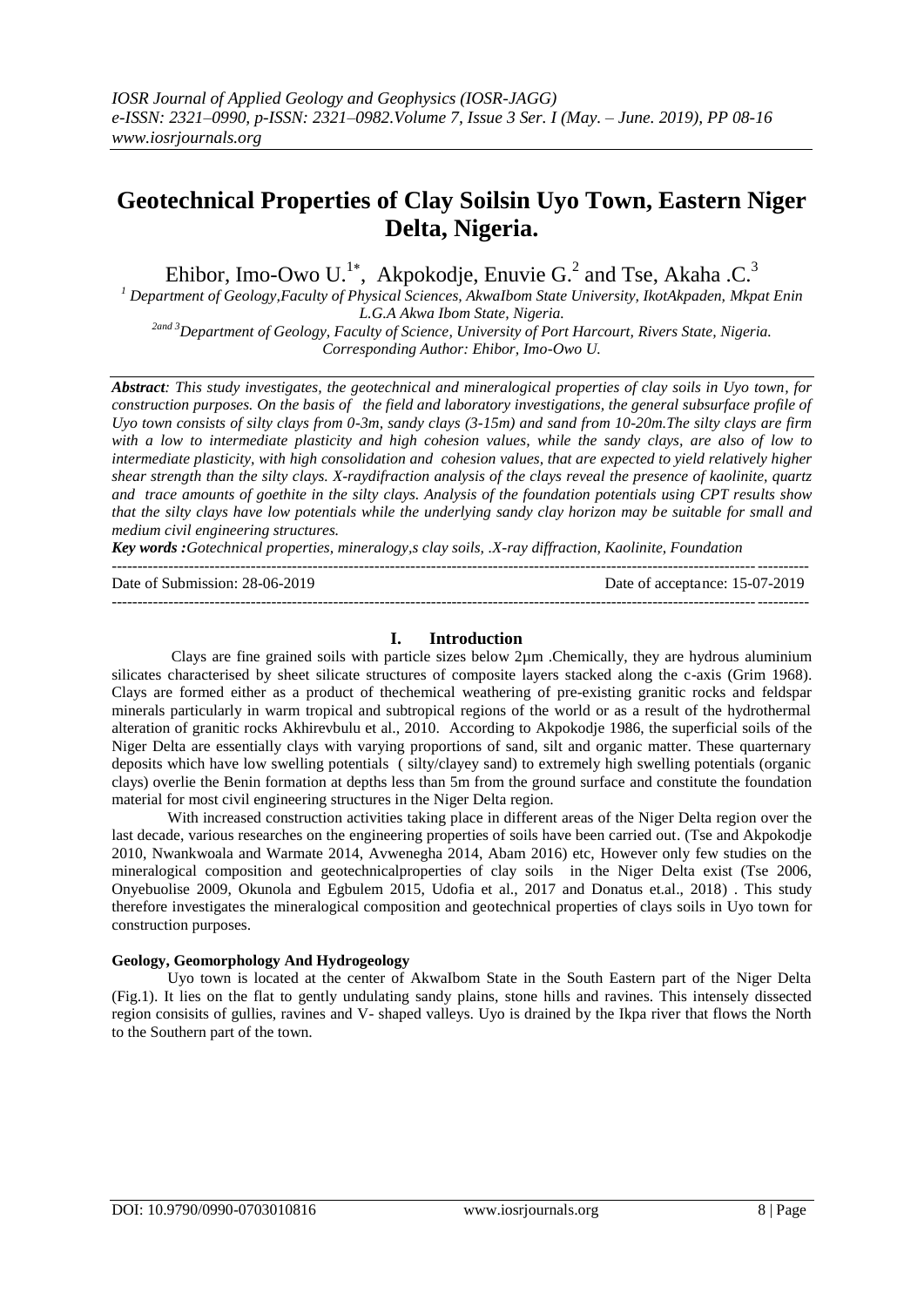

**Figure 1**: Map of Uyo town, Akwaibom state showing borehole locations

The Tertiary Niger Delta is a sedimentary basin, formed as a complex regressive offlap sequence of classic sediments, ranging in thickness from 9,000 to 12,000 meters (Etu-efeotor, 1997).The three main depositional environments typical of most deltaic environments (marine, mixed and continental) are observable in the Niger Delta and are represented by the Akata, Agbada and Benin formations respectively, they have been described in detaile by Short and Stauble (1967) and Etu-Efeotor (1997).The Akata formation forms the basal unit in the Niger Delta. It comprises mainly of dark grey uniform shales and an open marine facies which indicates shallow marine shelf depositional environment. The formation ranges in age from Paleocene to Holocene and has an approximate thickness of 0 to 6,000 meters. Overlying this formation is the Agbada formation, it consisits of a sequence of sandstone and shales and ranges from Eocene to Oligocene in age. The Agbada formation is over 3000, meters thick and is the main hydrocarbon bearing unit of the Niger Delta basin. The Benin formation overlies the Agbada formation. It is Oligocene to Pleistocene in age and ranges in thickness from 0 to 2,100 meters. It is composed predominantly of freshwater continental friable sands and gravel that have excellent acquifer properties with occasional intercalation of shales. The Benin formation is overlain by various types of quarternary alluvial deposits comprising mainly of recent sand, silt and clay of varying thickness. These deposits occur in five main geomorphic zones consisting of Coastal beach ridge, Mangrove/Saltwater swamps, Freshwater swamps, Sombreiro-Warri deltaic plain with abundant freshwater swamps and dry flat land plain. Geomorphologically, AkwaIbom state is generally a flat, low lying terrain and riverine environment Usoro (2010). The land rises steadily northward from the sea-level at Eket in the south to 150m at Obotme in the north Beka and udom (2014). The Benin formation constitutes the regional acquifer in the Niger delta. Ground water conditions in the Niger Delta have been described by Etu-Efeotor and Akpokodje (1990),Nwankwoala and Udom (2011)etc. Etu-Efeotor and Akpokodje (1990) delineated several irregular lenticular and lateral discontinuous layers of clay acquitard that regionally subdivide the regional acquifers into five units. All the acquifers in the other geomorphic units are generally overlain by sandy/silty clay or clay near the surface excluding the coastal beach islands which has a thin surficial sand layer, 0.5 – 3m thick directly overly a relatively thick clay, which in turn overlies the regional acquifer resulting in perched acquifers. The surface area of AkwaIbom state is drained by the Cross River on the east, Qua Iboe river on the south Central parts and Imo River on the southwest (Beka and Udom, 2014). These rivers flow from the northern highlands of Obotme, Nkari, Itu, Ikono and Ibiono and drain into the Atlantic Ocean in the south bordering Eket, Oron, Ikot – Abasi, Eastern Obolo and Mbo. Uyo is drained by the Ikpariver that flows from the north to the southern part of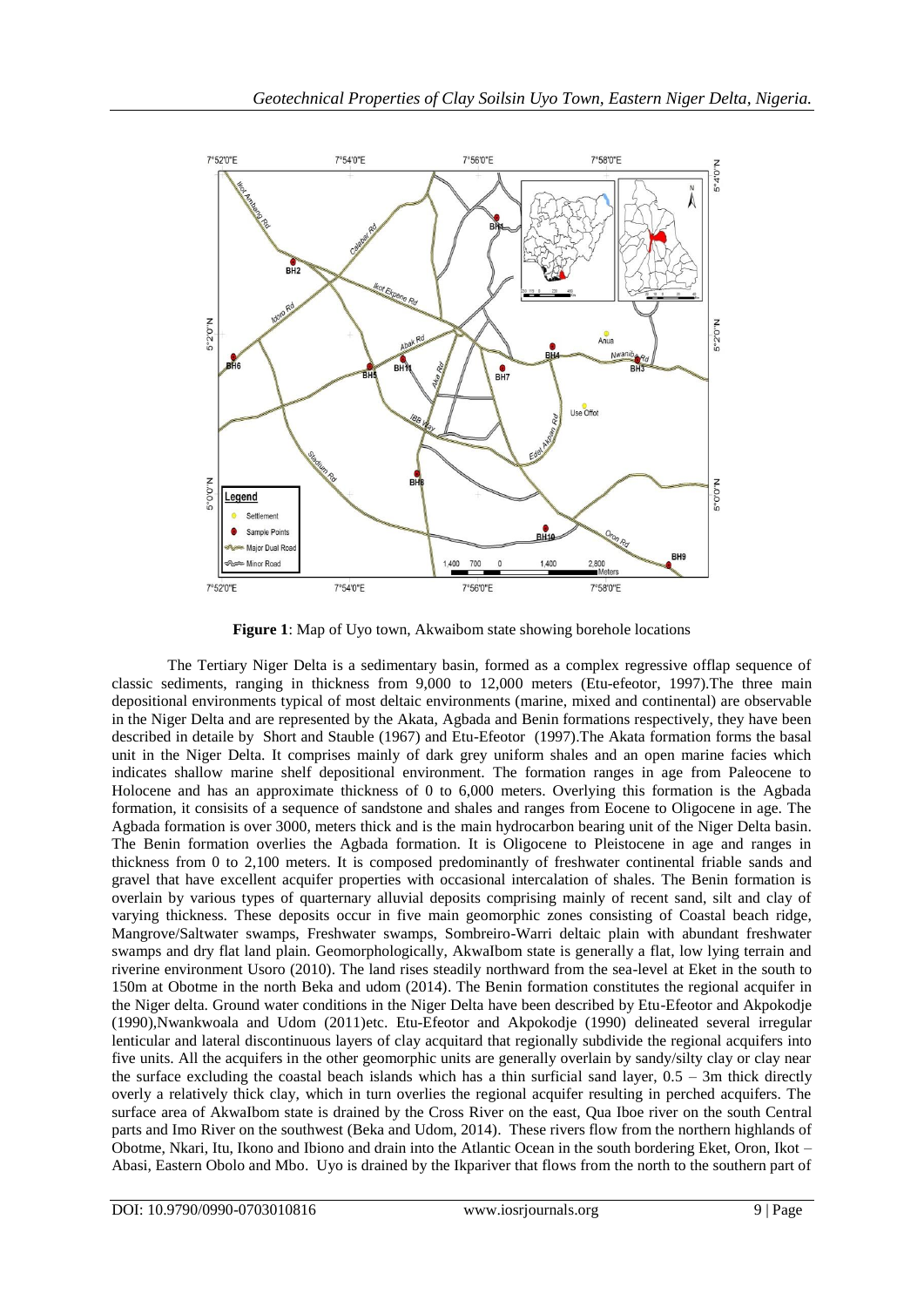the town through numerous tributaries that emerge from ravines of which the best known is the University of Uyo ravine.

## **Method Of Study**

This study utilizes engineering geological methods involving field study and laboratory analysis. The field tests include drilling of eleven (11) boreholes and cone penetrometer test. The laboratory tests captured the moisture content, atterberg limits, particle size distribution (wet sieve analysis),triaxial compression of the soils and X-ray diffraction analysis. The laboratory tests were carries out in accordance with British Standard 1377 of 1990.

### **Soil Borings**

Boring using the shell and auger percussion drilling rig was used in the drilling operation. Boreholes were drilled to a maximum depth of 20m each. Both disturbed and undisturbed soil samples were collected. The disturbed soil samples were regularly collected at depths of 1m interval. All samples obtained from the borehole were identified and roughly classified on the field.

## **Cone Penetration Test (Cpt)**

In situ cone penetration test to estimate the soil bearing capacity were conducted using a 2.5 ton CPT machine. The test involved advancing a  $60^{\circ}$  steel cone with base area of  $10 \text{cm}^2$  into the ground with the view to ascertain the resistance of the soil. This was achieved by securing a winch frame to the ground by means of anchors. These anchors provide the necessary power to push the cone into the ground at the rate of 2cm/sec and the resistance to the penetration registered on a pressure guage connected to the pressure capsule was recorded. At the end, series of cone resistance and sleeve friction readings were plotted against the depth and the bearing capacities of the subsoil horizons calculated.

## **X-Ray Diffraction Analysis**

X-ray diffraction tests (quantitative and qualitative) were carried out on whole rock soil samples to determine the clay mineral species influencing the engineering properties.

After milling, the soil samples were prepared for XRD analysis using a back loading preparation method. X-ray diffraction tests were performed on the soil samples using a Malvern PanalyticalAerisdiffractometer with Pixcel detector and fixed slits with Fe filtered Co-Ka radiation. The phases were identified using X' Pert Highscore plus software. The relative phase amounts (weigh %) were estimated using the Rietveld method.

# **SUB-SURFACE SOIL STRATIGRAPHY**

# **II. Results And Discussion**

A combination of data from the borehole logs, laboratory tests and in-situ cone penetration test reveal that the subsoil profile (Fig.2) beneath Uyo town consists of silty clay, sandy clay and sand moving from top to bottom.



**Figure 2:** Sub surface Soil stratigraphy of Uyo town.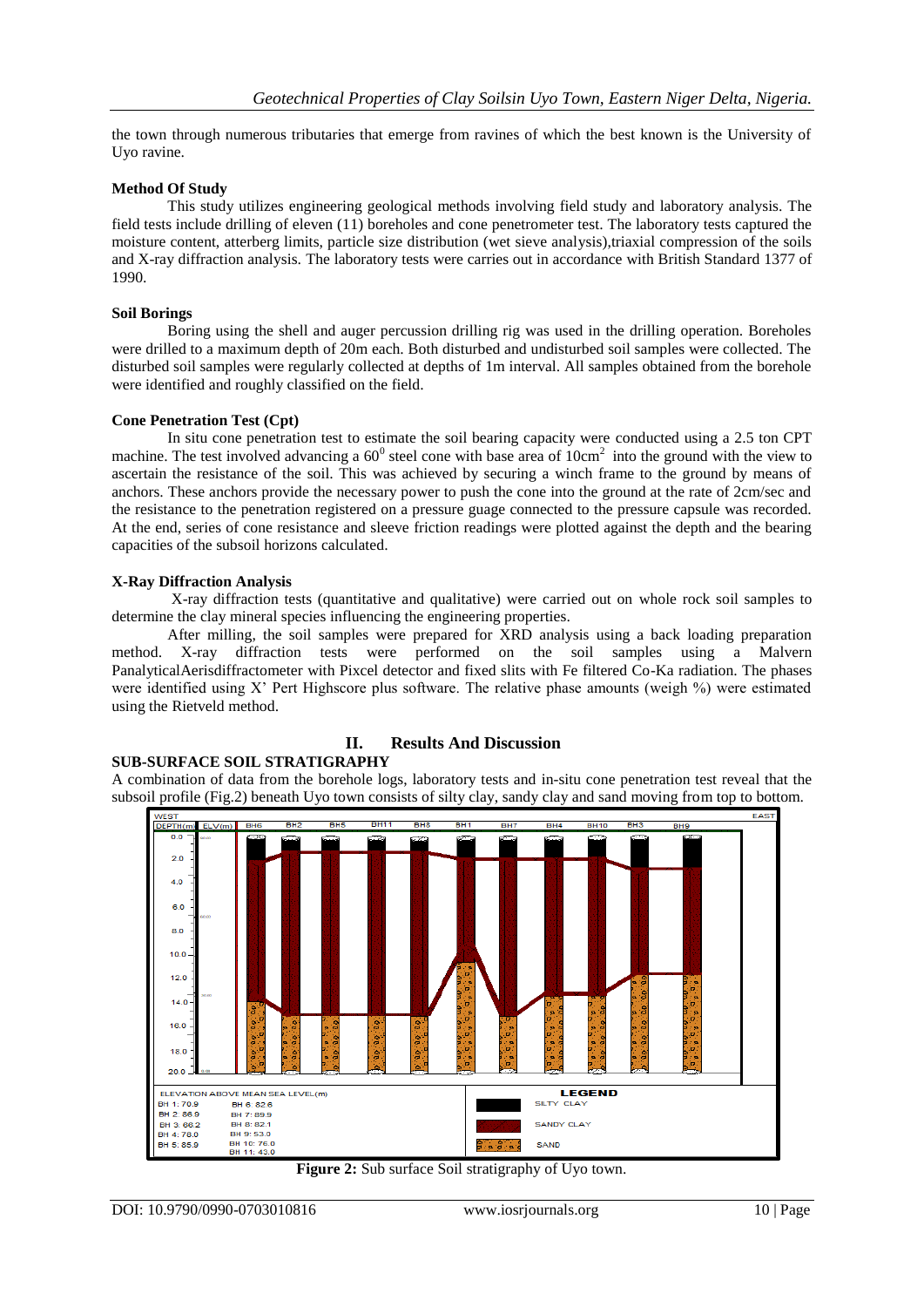# **Engineering Properties**

The discussion of the engineering geological properties of the clay soils will be based on two major horizons, namely: upper clays and lower clays; two horizons of clay were encountered during this study. They are termed as Upper and Lower clay horizons on the basis of their relative positions in the soil profile.

# **Upper Clay Horizon**

This layer consists of a dark brown, soft to firm silty clay, with an average thickness of 3m. It occurs as the top soil in all the boreholes where it extend from the ground surface to 1m in boreholes ( 2,5,8 and 11); 2m in boreholes ( 1, 4, 6,7 and 10) and 3m in boreholes ( 3 and 9). Engineering properties of the Upper clay horizon are summarised in Table 1. The fines content range from  $(28 \text{ to } 45\%, \text{avg.}35\%)$  and the natural moisture content fall between 22 and 26% with an average of 25%. Moisture content values vary greatly with season, clay and organic content, Akpokodje (1986). The range of values of the liquid limit and plasticity index are 32- 45% with an average of (39%) and 12-20% with an average of (16%) respectively. All the clays plot below the A-line in the region of low to intermediate plasticity (CL - CI) on the Cassagrande plasticity chart (Fig.3).These values imply low compressibility according to BS 5930 (1999). The ranges of the undrained cohesion and angle of internal friction are 48 to  $68KN/m^2$  with an average of 59.3KN/m<sup>2</sup> and 4 to 12<sup>0</sup> with an average of  $8^0$ . The moderate cohesion value and low angle of internal friction of the clays, are characteristic of firm clays according to BS 5930 (1981). CPT values in this horizon range between 7 to 25MN/m<sup>2</sup>. The values of the coefficient of consolidation (CV) fall between 42.5 and 64.2m<sup>2</sup>/year with an average of 52.0m<sup>2</sup>/year, while the range of values of the coefficient of volume compressibility (Mv) are between  $0.12$  and  $0.23$ m<sup>2</sup>/MN with an average of 0.18m<sup>2</sup>/MN. The shapes of the e-logp graphs from consolidation tests are indicative of soils that are over consolidated. This is collaborated by the values of the natural moisture content which are consistently lower than the liquid limits indicating pre consolidation.



**FIGURE 3**. PLASTICITY PLOT OF UPPER CLAYS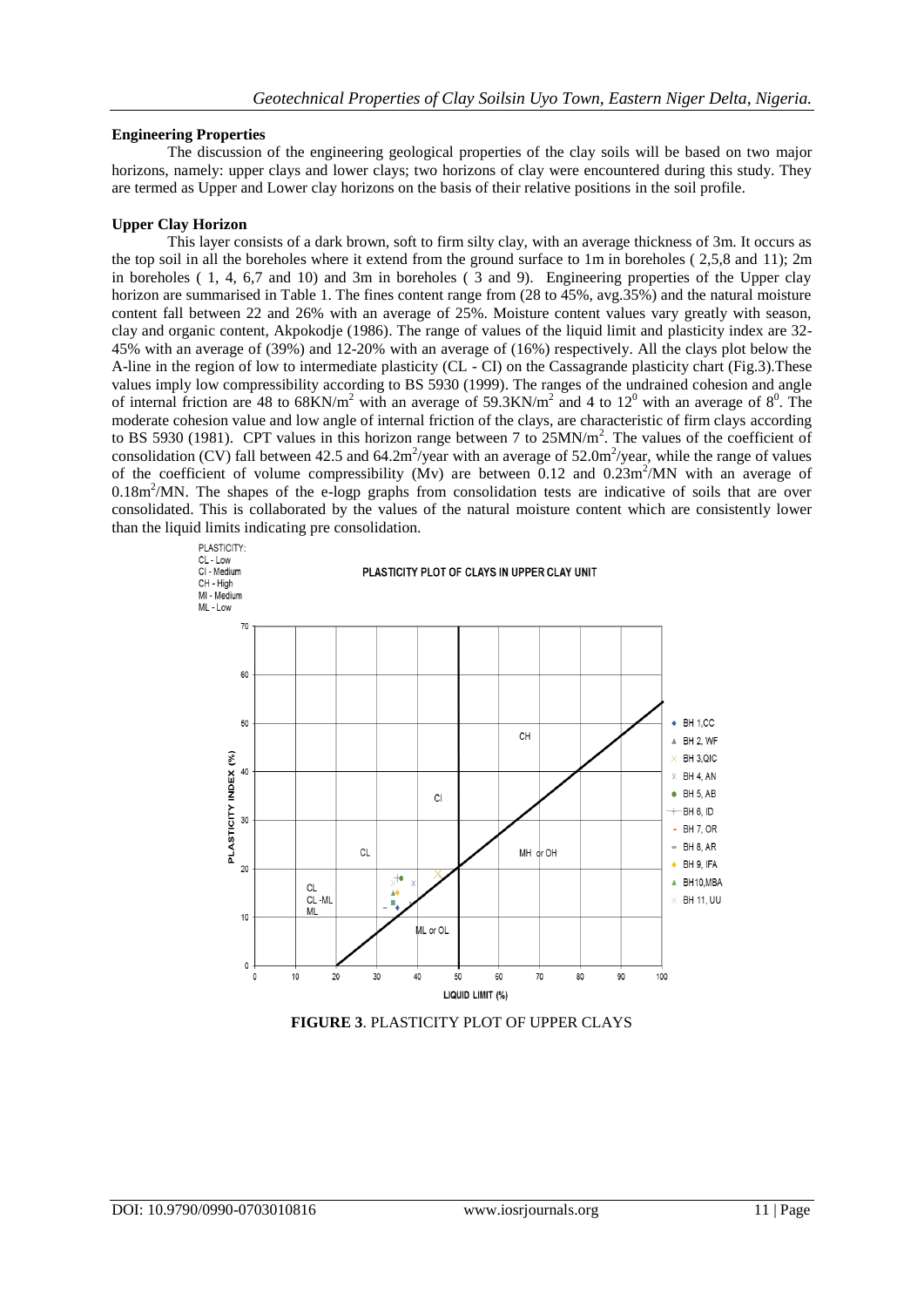

**FIGURE 4.** TYPICAL PLOT OF MOHR CIRCLES AND ENVELOPE OF UPPER CLAYS **( N/m <sup>2</sup> Principal Stress k )**



**FIGURE 5.** CONE PENETRATION PROFILE OF BOREHOLE 1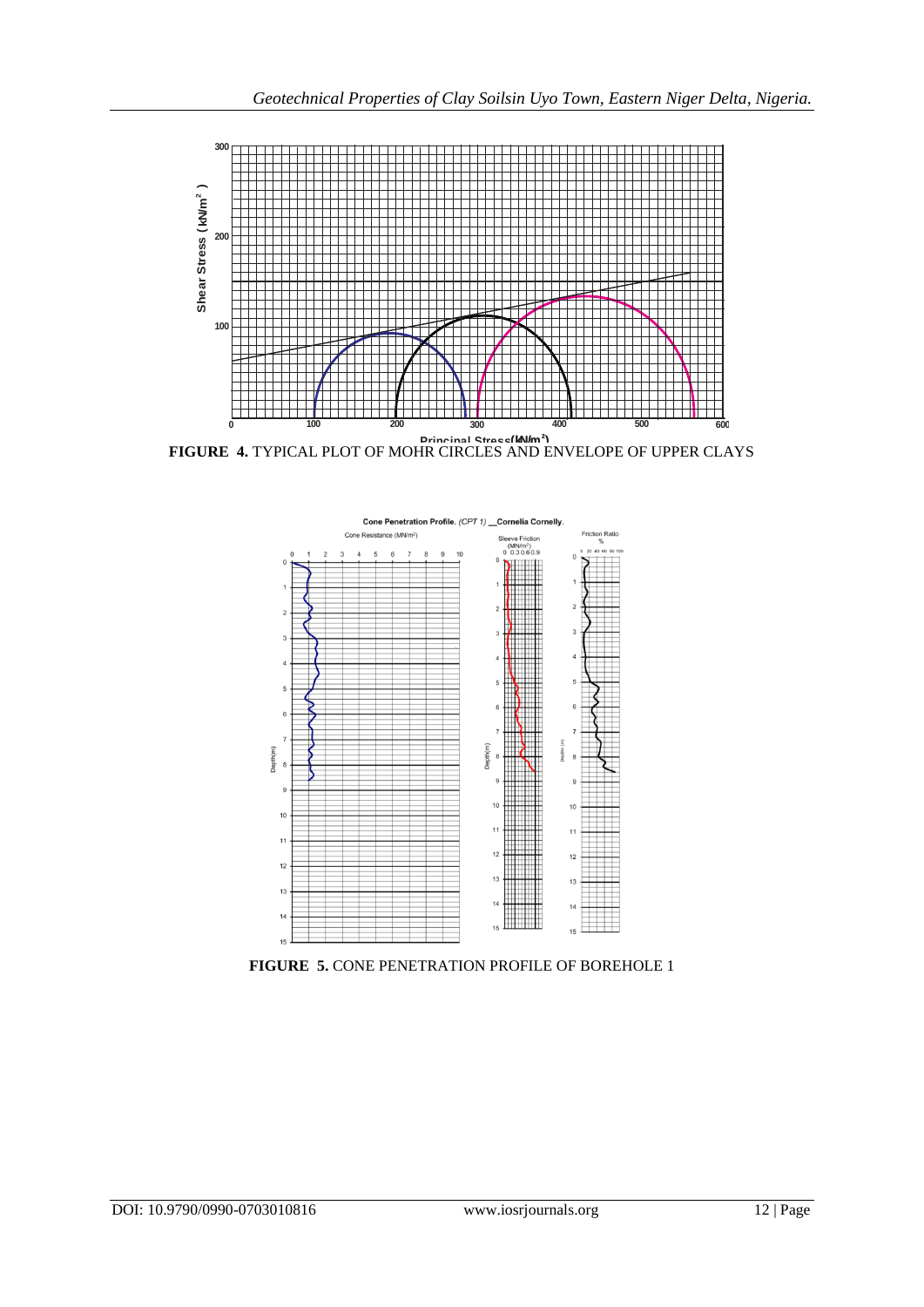| Geotechnical Properties of Clay Soilsin Uyo Town, Eastern Niger Delta, Nigeria. |  |  |  |  |
|---------------------------------------------------------------------------------|--|--|--|--|
|                                                                                 |  |  |  |  |

| <b>Table 1:</b> Engineering properties of the upper clay horizon |                 |                 |                 |                 |                 |                 |            |                 |                 |                 |                 |
|------------------------------------------------------------------|-----------------|-----------------|-----------------|-----------------|-----------------|-----------------|------------|-----------------|-----------------|-----------------|-----------------|
| Borehole                                                         | BH <sub>1</sub> | BH <sub>2</sub> | BH <sub>3</sub> | BH <sub>4</sub> | BH <sub>5</sub> | BH <sub>6</sub> | BH7        | BH <sub>8</sub> | BH <sub>9</sub> | <b>BH10</b>     | <b>BH11</b>     |
| N <sub>0</sub>                                                   |                 |                 |                 |                 |                 |                 |            |                 |                 |                 |                 |
| Location                                                         | C.C.C           | West            | Q.I.C           | Anua            | Abak            | Idoro           | Oron       | Aka             | Ifa             | Mbab            | Udo             |
|                                                                  | Ikpa            | Itam            | Church          | Road            | Road            | Road            | Road       | Road            | Atai            | Anya            | Uman            |
| Longitude                                                        | $N05^0$         | $N05^0$         | $N05^0$         | $N05^{0}24^{1}$ | $N05^{0}14^{1}$ | $N05^0$         | $N05^0$    | $N05^0$         | $N05^0$         | $N05^{0}59^{1}$ | $N05^{0}01^{1}$ |
|                                                                  | 3 <sup>1</sup>  | $25^{1}$        | $14^{1}67$      | $E007^0$        | $E007^0$        | $14^{1}$        | $12^{1}$   | $02^{1}$        | 59 <sup>1</sup> | $E007^0$        | $E007^0$        |
| Latitude                                                         | $E007^0$        | $E007^0$        | $E007^0$        | $58^{1}$        | $54^{1}$        | $E007^0$        | $E007^0$   | $E007^0$        | $E007^0$        | $58^{1}$        | $55^{1}$        |
|                                                                  | $56^1$          | $53^1$          | $58^1$          | 13.0            | 15.4            | $52^{1}$        | $56^1$     | $54^{1}$        | 59 <sup>1</sup> | 15.5            | 15.3            |
| WT(m)                                                            | 12.8            | 16.7            | 13.6            | $0 - 2$         | $0 - 1$         | 16.6            | 16.9       | 16.6            | 15.8            | $0 - 2$         | $0 - 1$         |
| Depth(m)                                                         | $0 - 2$         | $0 - 1$         | $0 - 3$         | 25              | 24              | $0 - 2$         | $0 - 2$    | $0 - 1$         | $0 - 3$         | 22              | 26              |
| Wn(%)                                                            | 24              | 25              | 25              | 39              | 36              | 26              | 23         | 26              | 26              | 34              | 34              |
| LL(%)                                                            | 35              | 34              | 45              | 26              | 18              | 35              | 38         | 32              | 35              | 25              | 16              |
| $PL$ (%)                                                         | 18              | 18              | 27              | 17              | 18              | 16              | 25         | 10              | 19              | 13              | 17              |
| PI(%)                                                            | 12              | 15              | 20              | $-0.1$          | 0.4             | 18              | 13         | 12              | 15              | $-0.2$          | 1.0             |
| IL $(\% )$                                                       | 0.6             | 0.5             | $-0.1$          | CI              | <b>CI</b>       | 1.0             | $-0.1$     | 1.4             | 1.0             | CL              | CL              |
| <b>USCS</b>                                                      | CL              | CL              | <b>CI</b>       | 32              | 32              | CI              | <b>CI</b>  | CL              | <b>CI</b>       | 36              | 28              |
| Fines $(\% )$                                                    | 40              | 40              | 40              | 61              | 60              | 22              | 30         | 42              | 30              | 65              | 48              |
| C(KN/m <sup>2</sup> )                                            | 62              | 60              | 62              | 10              | 9.0             | 60              | 56         | 68              | 50              | 11              | 5.0             |
| $\varnothing$ ( $\theta$ )                                       | 10              | 11              | 11              | 45.0            | 42.5            | 7.0             | 12         | 12              | 4.0             | 51.2            | 58.4            |
| $CV(m^2/yr)$                                                     | 56.1            | 52.7            | 47.8            | 0.20            | 0.17            | 51.0            | 64.2       | 59.3            | 44.2            | 0.19            | 0.18            |
| MV                                                               | 0.21            | 0.15            | 0.22            | 14              | 11              | 0.12            | 0.23       | 0.19            | 0.16            | 7               | 8               |
| <b>CPT</b>                                                       | 25              | 25              | 15              | - -             | $ -$            | 11              | 18<br>$-1$ | 15              | 8               |                 |                 |

Wn= Natural moisture content LL= Liquid limit PL= Plastic limit

USCS= Unified soil classification scheme  $C=$  Cohesion  $\emptyset$ = Frictional angle  $CV = Coefficient of consolidation$  $MV (KN/m^2)$ = Coefficient of volume compressibility

 $CPT(MN/m^2) =$  Cone penetration Test PL(%)= Plastic Limit IL= Liquidity Index

# **Lower Clay Horizon**

The lower clay horizon consists of a light brown, firm sandy-clay with an average thickness of about 14m.This layer which is firmer in consistency, generally underlies the upper clay horizon in all the boreholes where it extends from 1m to15m in borehole ( 2, 5, 8 and 11), 2m to10m in borehole (1) , 2m to 13m in boreholes (4 and 10), 2m to 14m in borehole (6) , 2m to 15m in borehole (7) and 3m to 11m in boreholes (3 and 9). As shown in table 2, the values of the natural moisture content which gives an indication of likely volume change, lies between 18 to 24% with an average value of 21%. The liquid limit and plasticity index values range between 29 to 43% (avg.36%) and 9 to19% (avg.14%) respectively. All the soil samples in this horizon also plot above the A-line on the Casagrande plasticity chart in the region of low to intermediate 'plasticity clays (Fig. 6). The percentage of fines in this horizon ranges from 22 to 40% (avg. 31%). The moisture content, liquid limit and plasticity index have lower values compared with the upper clay horizon. The decrease in these values may be attributed to the decrease in the percentage of fines in the lower clay horizon. Values of the undrained cohesion and angle of internal friction are between 50 to  $65kN/m^2$  (avg.  $59kN/m^2$ ) and 6 to  $12^0$  (avg.  $9^0$ ) respectively. The shear strengths of soils are controlled by both cohesive and internal friction forces. These values are therefore expected to yield relatively higher shear strengths in this horizon. This is corroborated by the CPT values which range between 38 to  $101$ MN/m<sup>2</sup> with an average of 69.5MN/m<sup>2</sup>. Again, the angle of internal friction is slightly higher in the lower clays compared with the upper clays. This friction may be due to the increase in the percentage of sand in this horizon. There is also a slight increase in the consolidation values of this horizon compared with the upper clay. The coefficient of consolidation range from  $35.1$  to  $77.4 \text{m}^2/\text{year}$ with an average of 56.3m<sup>2</sup>/year while the coefficient of volume compressibility falls between 0.09 to  $0.21 \text{m}^2/\text{MN}$  with an average value of  $0.15 \text{m}^2/\text{MN}$ .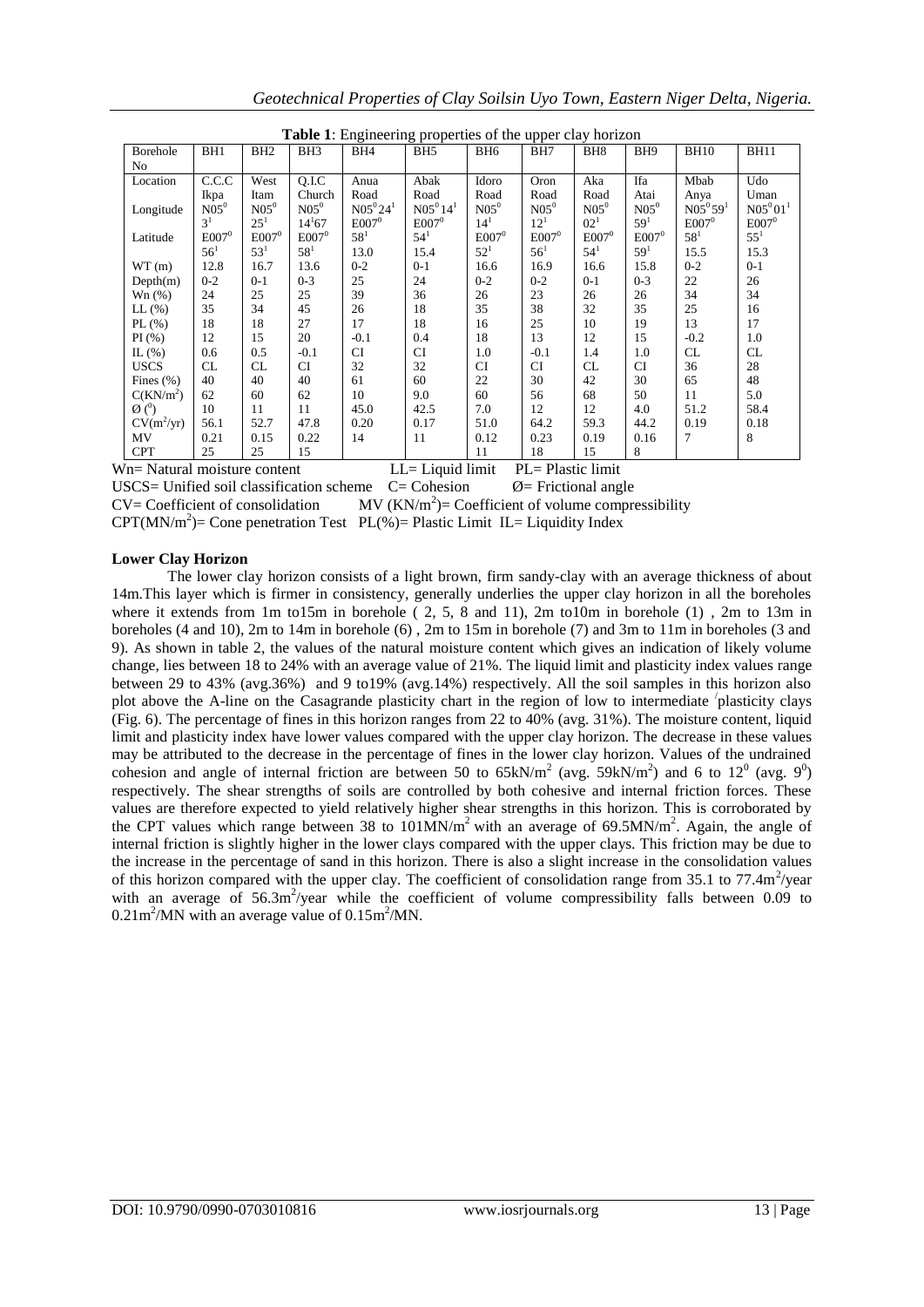

| Table 2: Engineering properties of the Lower clay horizon |  |  |
|-----------------------------------------------------------|--|--|

| <b>Borehole</b>        | BH1       | BH <sub>2</sub> | BH <sub>3</sub> | BH <sub>4</sub> | BH <sub>5</sub> | BH <sub>6</sub> | BH7            | BH <sub>8</sub> | BH <sub>9</sub> | <b>BH10</b> | <b>BH11</b> |
|------------------------|-----------|-----------------|-----------------|-----------------|-----------------|-----------------|----------------|-----------------|-----------------|-------------|-------------|
| No                     |           |                 |                 |                 |                 |                 |                |                 |                 |             |             |
| Depth (m)              | $2 - 10$  | $1 - 15$        | $3 - 11$        | $2 - 15$        | $1 - 15$        | $2 - 14$        | $2 - 15$       | $1 - 15$        | $3 - 11$        | $2 - 13$    | $1 - 15$    |
| Wn(%)                  | 22        | 23              | 24              | 23              | 24              | 23              | 18             | 24              | 23              | 23          | 20          |
| $LL$ $(\%)$            | 35        | 29              | 43              | 37              | 42              | 34              | 33             | 31              | 34              | 31          | 31          |
| PL $(\% )$             | 15        | 17              | 25              | 20              | 23              | 15              | 18             | 20              | 16              | 22          | 15          |
| PI(%)                  | 15        | 12              | 19              | 17              | 19              | 16              | 12             | 9.0             | 13              | 9.0         | 15          |
| $IL(\%)$               | 0.4       | 0.5             | $-0.1$          | 0.2             | 0.1             | 0.6             | $\overline{0}$ | 0.5             | 0.7             | 0.2         | 0.4         |
| <b>USCS</b>            | <b>CL</b> | <b>CL</b>       | <b>CI</b>       | CI              | <b>CI</b>       | <b>CL</b>       | CL             | CL.             | <b>CL</b>       | CL          | CL          |
| Fines $(\% )$          | 40        | 35              | 40              | 38              | 42              | 24              | 32             | 36              | 27              | 40          | 22          |
| $C(m^2/yr)$            | 60        | 60              | 62              | 62              | 59              | 55              | 52             | 62              | 65              | 62          | 50          |
| $\varnothing$ ( $^0$ ) | 11        | 11              | 10              | 10              | 12              | 6.0             | 11             | 10              | 6.0             | 9.0         | 6.0         |
| <b>CV</b>              | 35.1      | 36.1            | 62.4            | 46.0            | 37.5            | 77.4            | 40.0           | 42.5            | 58.4            | 51.6        | 39.1        |
| $(m^2/yr)$             | 0.23      | 0.21            | 0.18            | 0.24            | 0.19            | 0.09            | 0.17           | 0.17            | 0.18            | 0.55        | 0.11        |
| MV                     | 83        | 83              | 43              | 85              | 83              | 77              | 101            | 81              | 38              | 41          | 38          |
| <b>CPT</b>             |           |                 |                 |                 |                 |                 |                |                 |                 |             |             |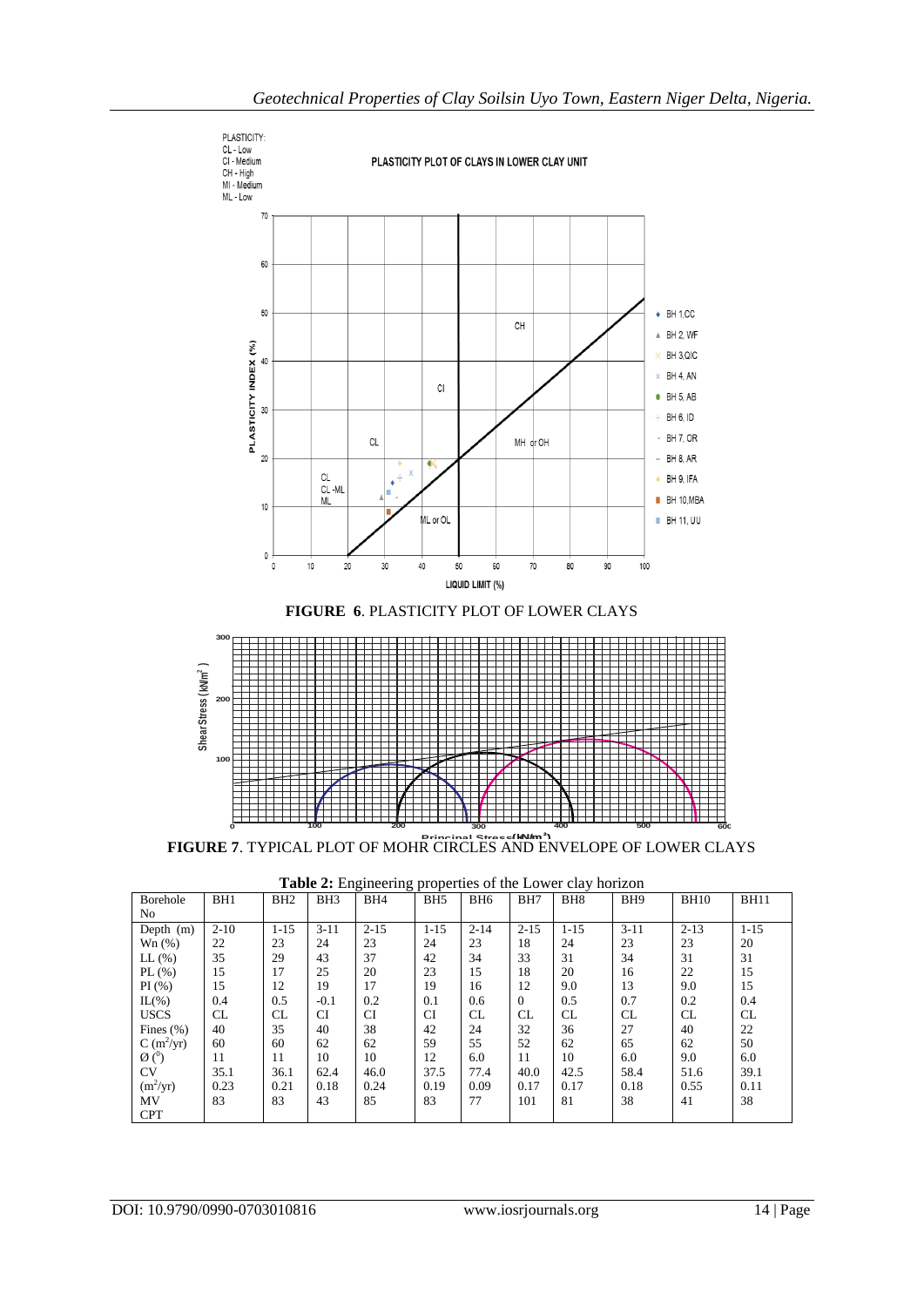#### **Soil Mineralogy**

The mineralogical composition of the upper clays at a depth of 2m as determined by the X-ray diffraction method reveal kaolinite as the clay mineral present in the soil, while the non-clay mineral components consists of quartz as the major mineral and trace amounts of goethite. A typical example of the sample diffraction trace is shown in figure 8. A quantitative estimate of the mineralogical composition of the eleven samples in Appendix 1shows that Kaolinite constitutes 6.9 to 19.6% of the whole rock minerals with an average of 13.25%, quartz constitutes 80.2 to 93%, average of 86.8%, while goethite constitutes 0.1 to 0.4%. These values are similar to results obtained by Okunola and Egbulem (2015)and Donatus et al., (2018) whose studies on clay soils in IkotEkepene and Itulocal government areas of AkwaIbom staterespectively, reveal kaolinite as the major clay mineral with trace amounts of goethite. These results reflect the provenance of the clays from quartz rich basement rocks and sediments in the hinterland as shown and described by Etu-Efeotor (1984). Studies on the formation of clays (Buhman 1992; Velde 1985 and Weaver 1989) have shown that kaolinite is a mineral typical of continental weathering in the humid inter tropical zone where weathering is predominantly chemical in character, rainfall is high, pH is acidic and cations are absent. The conditions in the Niger Delta are more favourable for the formation of kaolinite as shown by Etu- Efeotor (1984) ,Emofurieta et al., (1994), Tse (2006) and Onyebuolise (2009).



**FIGURE8.**Sample diffraction trace of clay minerals

### **III. Conclusion**

In this study, the geotechnical and mineralogical properties of clay soils in Uyo town were investigated for construction purposes. On the basis of the field and laboratory investigations, the general subsurface profile of Uyo town consists of silty clays from 0-3m, sandy clays (3-15m) and sand from 10-20m.The upper clay and lower clay horizonsare firm with a low to intermediate plasticity and high cohesion values. Mineralogical analysis of the clays reveals that kaolinite constitutes 6.9 to 19.6% of the whole rock minerals. Analysis of the foundation potentials using CPT results show that the silty clays in the upper clay horizon have low potentials while the underlying sandy clay horizon may be suitable for small and medium civil engineering structures.From the above conclusions, the results of the geotechnical properties of the clay soils in Uyo town constitute useful a guide for the proper planning of site investigation programmes for foundation purposes.

#### **References**

- [1]. Abam, T.S.K (2016): Engineering Geology of the Niger Delta,Journal of Earth Siences and Geotechnical Engineering, Vol. 6, no. 3, pp. 65-89.
- [2]. Akhirevbulu O.E, Amadasun C.V.O, Ogunbajo M.I and Ujuanbi O. (2010): The Geology and Mineralogy of Clay Occurrences AroundKutigi Central Bida Basin, Nigeria. Ethopian Journal of Environmental studied and Management, vol 3, no. 3 pp 49-56.
- [3]. Akpokodje, E.G (1986): The Engineering Geological Characteristics and Classification of the Major Superficial soils of the Niger Delta." Engineering Geology, Vol. 3, pp.193-211.
- [4]. Avwenegha, E.O, Akpokodje E.G and Tse, A.C (2014) : Geotechnical Properties of Subsurface soils in Warri Western Niger Delta, Nigeria, Journal of Earth Sciences and Geotechnical Engineering, Vol. 4, no. 1, pp. 89-102.
- [5]. Beka J.E and Udom, G.J (2014):Quality Status of Groundwater in AkwaIbom state, Nigeria.International Journal of Science Inventions Today, Vol. 3, no. 5, pp. 436-449.
- [6]. British Standard Institute, Code of Practice for site investigation. B.S 5930,1999.
- [7]. British Standards Institute, Methods of Testing Soils for Civil Engineering Purposes, BS 1377 (1990))